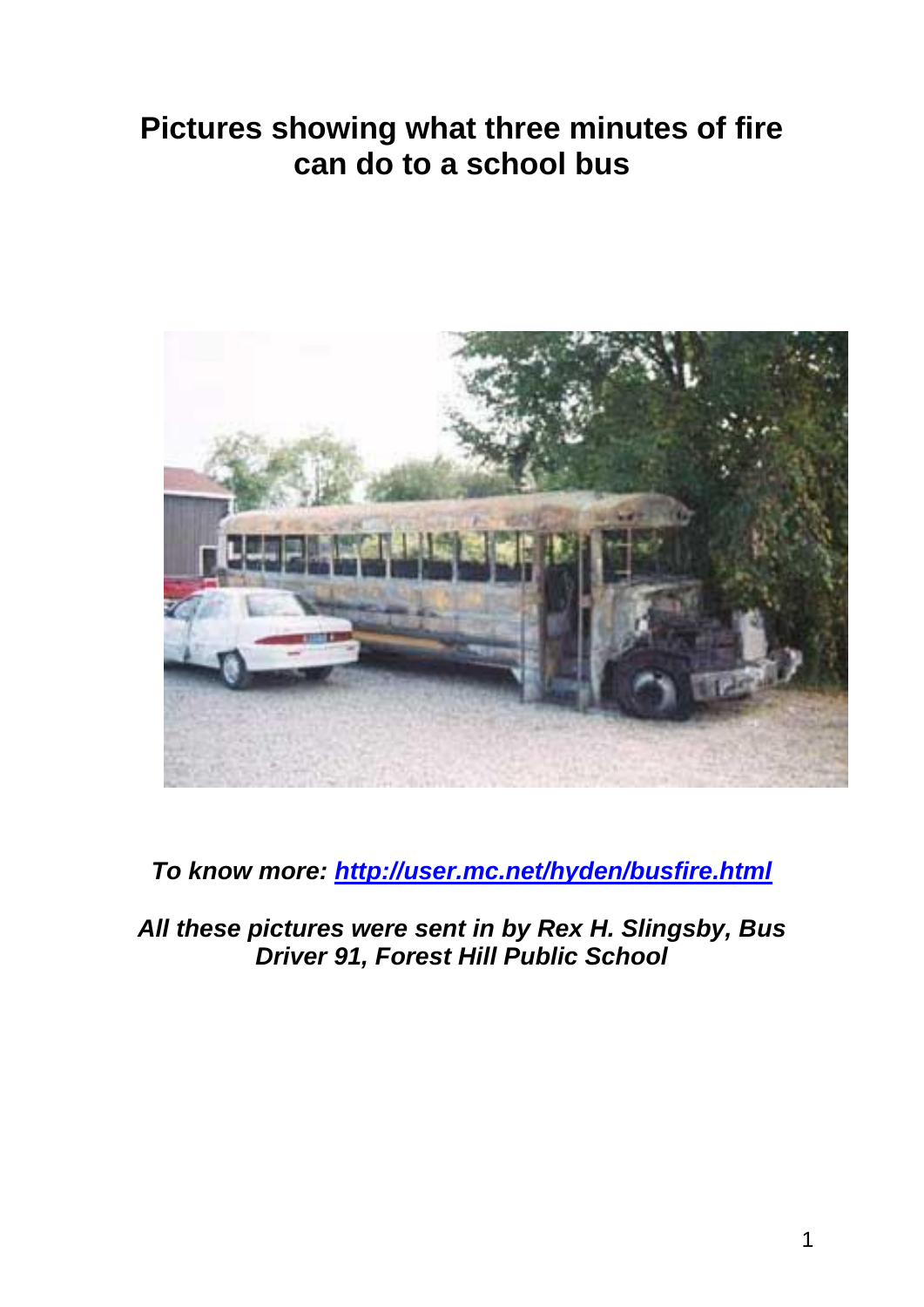

Looking at engine through hole in firewall. Fire started with a wire that grounded out somehow and the voltage melted the plastic and started all the plastic on fire and worked from engine, through firewall, to under dash and spread from there.

Pray to God that no Bus driver ever will see something like this ever again. These pictures dedicated to Susie Baker for saving the children of tomorrow!





Bus fire started on Passenger side, front tire burned through, Radiator, and most of the engine were melted.

Bus engulfed in flames in 3 minutes, imagine, that if all those children were strapped in, or the bus was on its side and the kids could not UNDO their seatbelts because of body weight pressure. Imagine what burnt bodies would look until the fire melted the seat belts. I've seen them, never again!

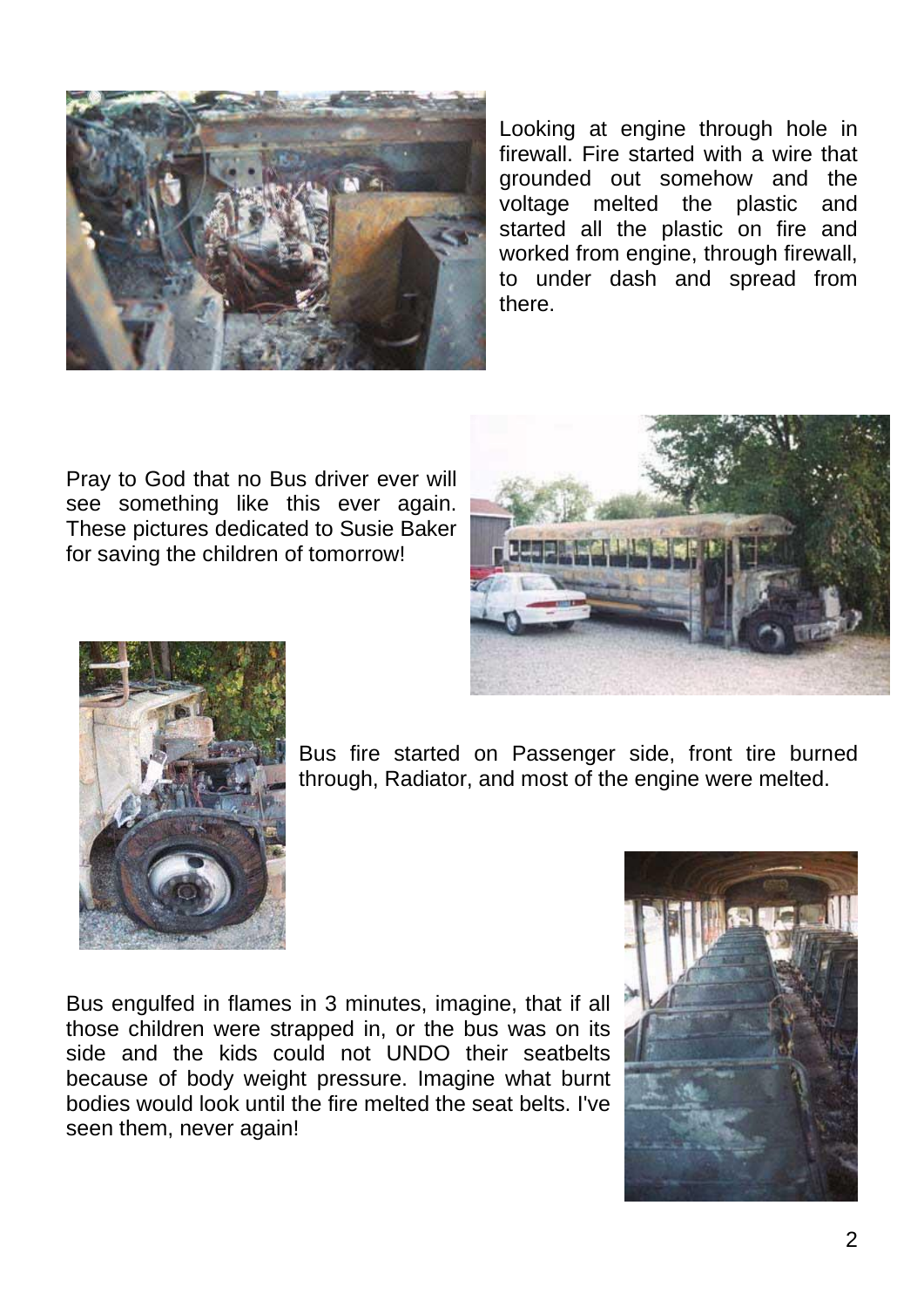

All lights were melted out of the frame. Glass light bulbs melted in the sockets. Glass in the windows melted also.

Notice small metal lunch box with the "little Mermaid" picture on it. All Students personal items were burned. Homework, books, back pack and umbrellas.





Notice small homework, remains of loos leaf binder rings. This bus went up in under three minutes.